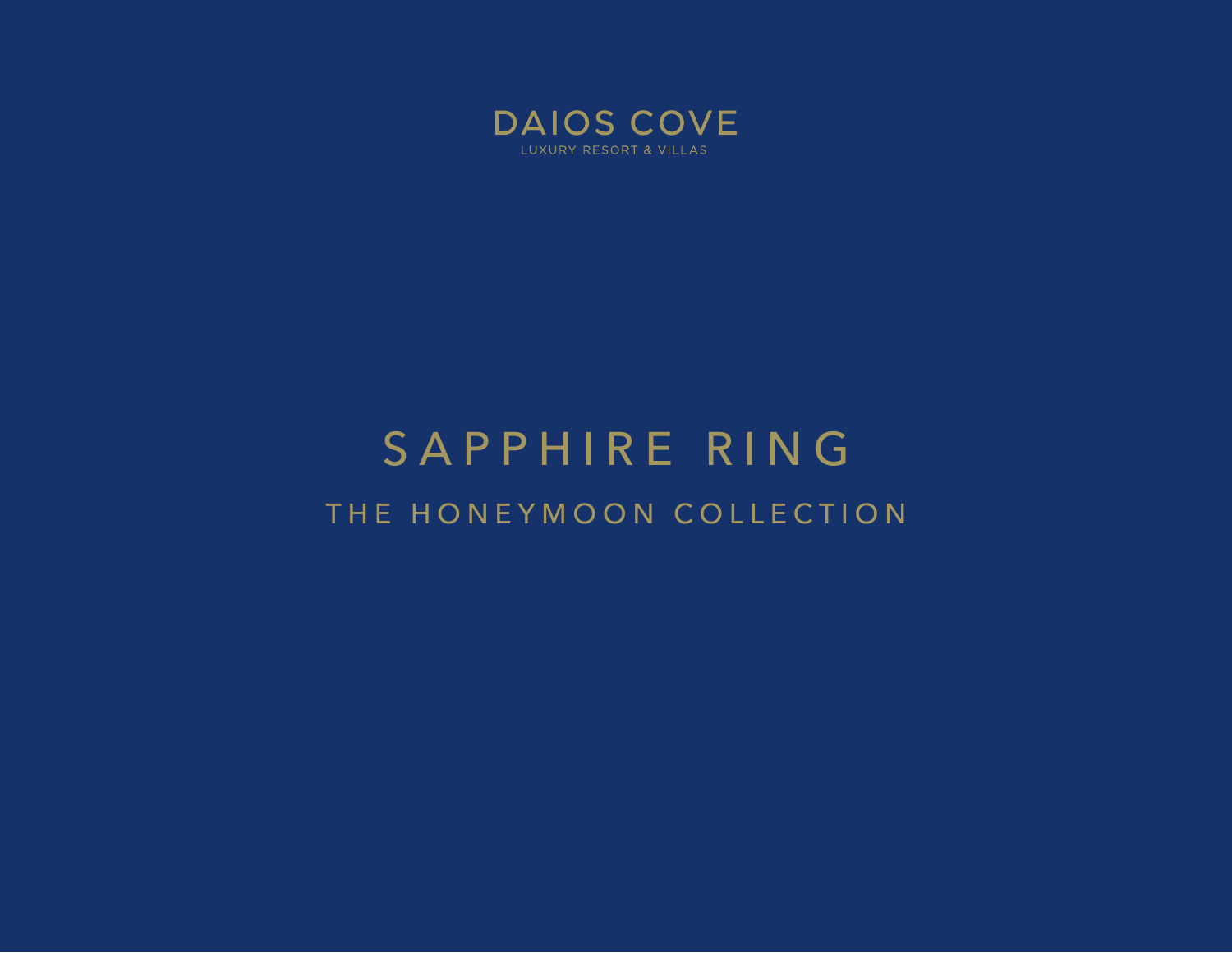Looking to plan a honeymoon creating memories lasting you a lifetime? Daios Cove brings you awe-inspiring views to wake up to, the most majestic sunrise and elegance in every aspect of your stay.

For our honeymooners looking for a sanctuary in which to truly revel each other's company, the Deluxe Room options are the ones to go for. Complete with the ease of a Half Board basis our guests are welcome to enjoy the gastronomical delights offered in the resort as well as venturing out to discover stunning Crete.

Read on and discover exceptional services for honeymooners with our compliments!

### Options for your stay:

- Deluxe Room with Sea View
- Deluxe Room with Sea View and Individual Pool

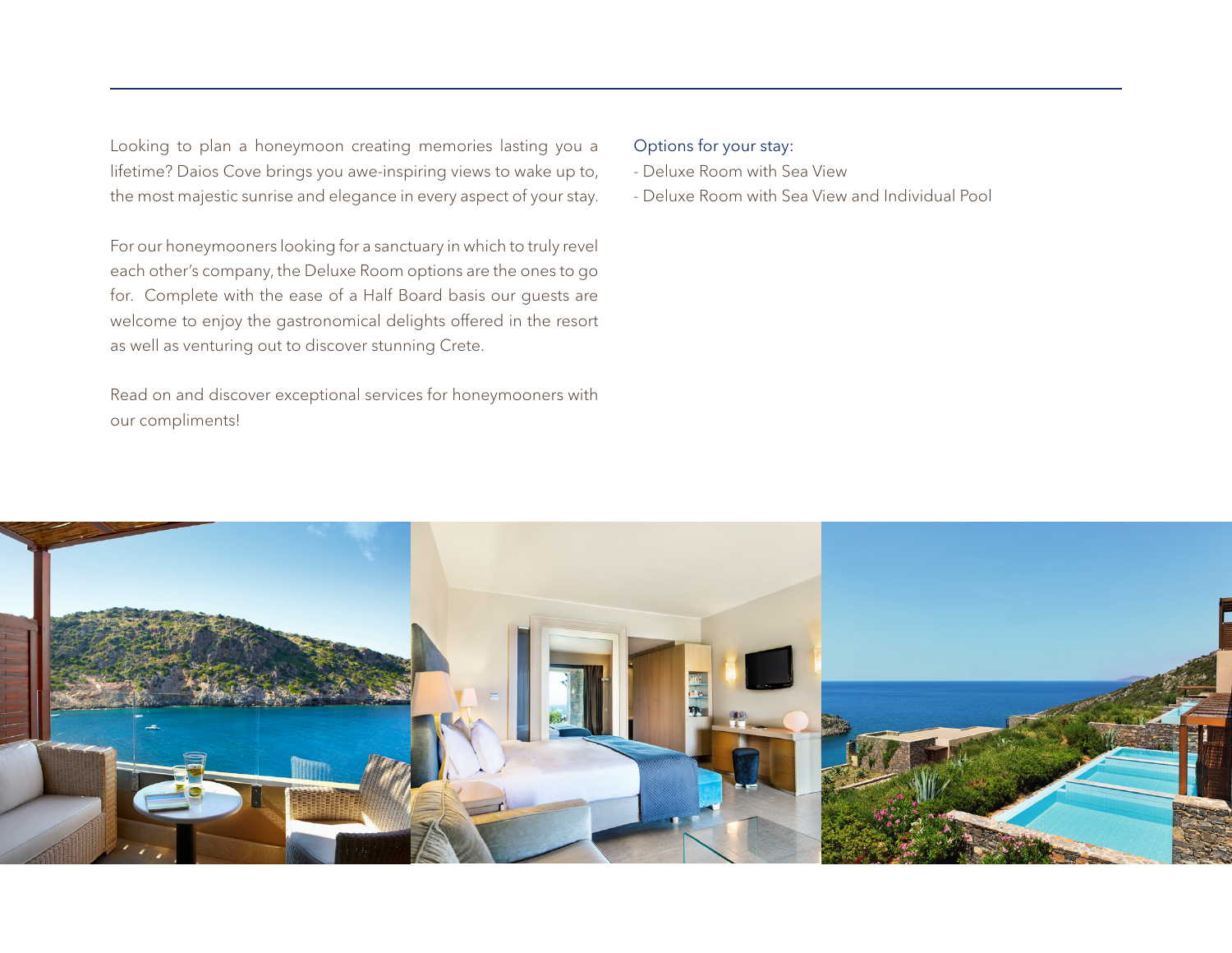## COMPLIMENTARY SERVICES

#### Special honeymoon décor

Designed around the "swan" — which in Roman mythology was sacred to Venus, the goddess of love — and the nascent, sensuous aromas of rose petals, we offer you specially created wedding symbolism with our wishes for love and happiness in your married life!

#### Bubbly and fruit

Allow us to offer you the first bubbles of your honeymoon: a chilled bottle of sparkling wine with a platter of fresh uncut fruit.

#### Breakfast in Bed

Pick your morning and we will arrange the most mouthwatering breakfast selection for two in your private space. A selection of delicacies are brought directly to you on one day of your choice during your holiday.

# Therapeutic Water Circuit One-day access for two at KĒPOS by Goco

Enter the expansive 2.500sqm KĒPOS sanctuary and enjoy the soothing power of water in the Thermal Bathing Suite complete with soft and Finnish saunas, steamroom and Experience Shower Walk. Benefit from a dip in the Vitality Pool with the latest full body, back and neck massage jets to get you into utter relaxation mode.

#### Lunch for two

A bespoke set lunch for honeymooners at a restaurant creates memories to cherish on your special holiday. The lunch includes a three-course meal for one day of your choice during your dreamy honeymoon at Daios Cove.

*\*In the event of the Thermal Bathing Suite and Vitality Pool closure due to Covidrelated restrictions, guests will receive a credit of 30 Euros per adult redeemable in treatments. The credit is not cumulative with other promotions, resort credit vouchers or wellness retail products*